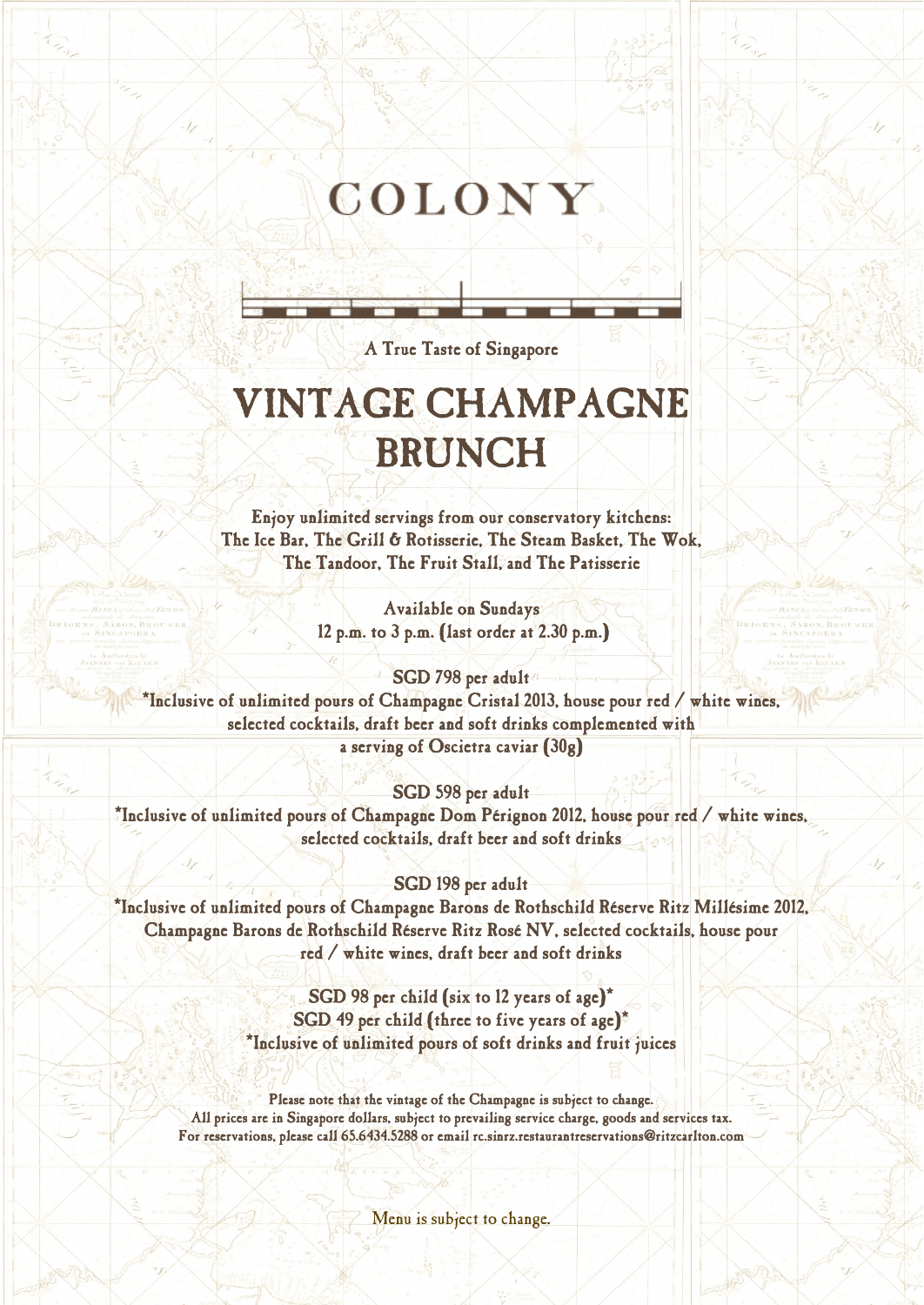# THE ICE BAR

**Oysters** Sauces & Condiments

# Fisherman's Catch Seafood Platter

Sauces & Condiments

#### Sashimi Platter

#### Donburi

Selection of Raw, Marinated Fish or Seafood Rice Bowl Dish Pickled Ginger, Wasabi, Japanese Soy Sauce, Tomato Vinaigrette, Onion Soy Sauce

## Salad Bar

Caesar Salad

Vegetarian Salad, Balsamic Vinaigrette

Somen Noodles, Crabmeat Salad, Spicy Soy Lime Sauce

Marinated Shrimp, Quinoa Salad, Citrus Dressing

Burrata, Heritage Beetroot, Pumpkin Seed, Pesto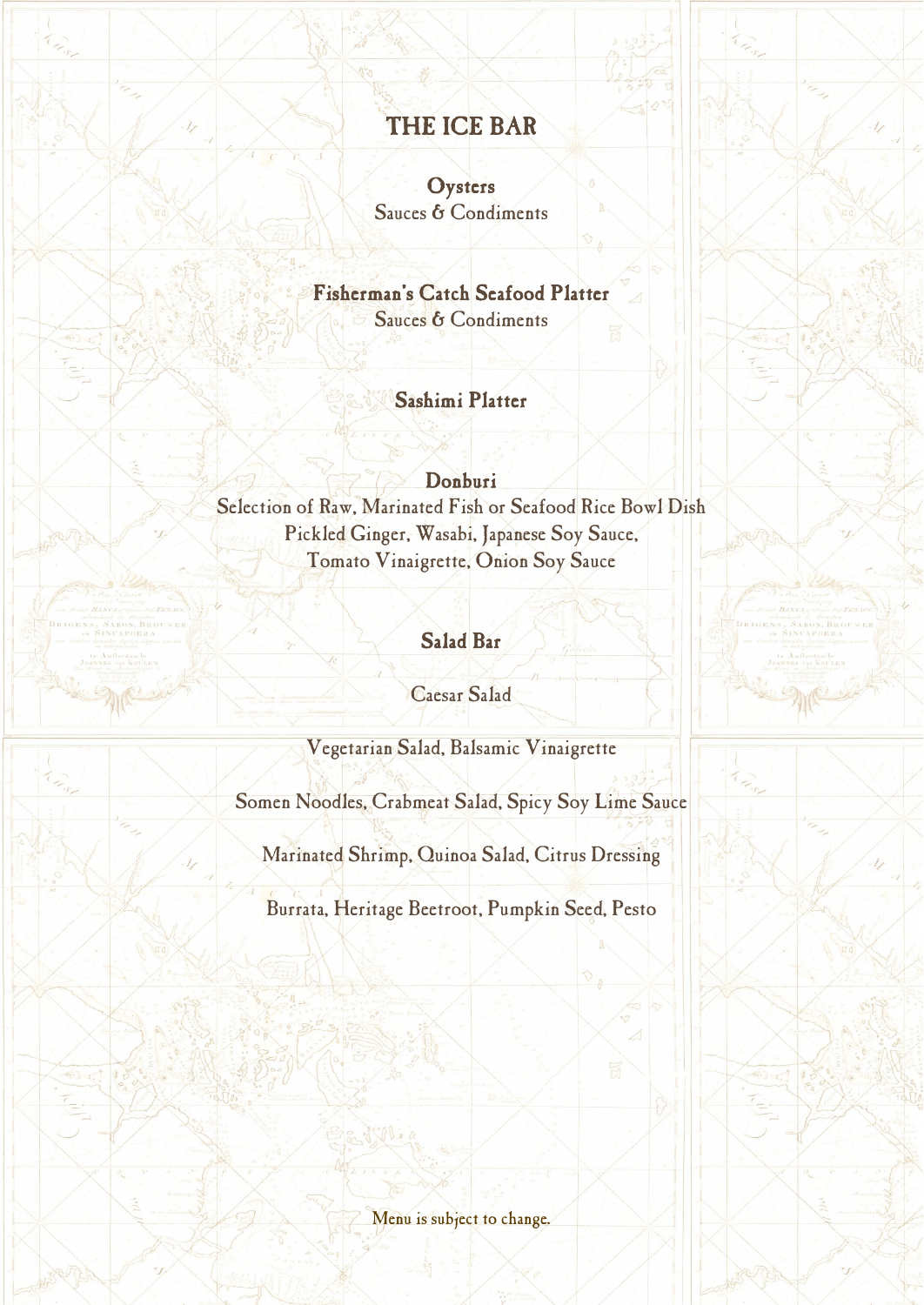## Cold Cuts & Cheese Platter

Air-dried Beef Platter

Air-dried Pork Platter

Assorted Cheese Platter

#### Canapés

Duck Foie Gras Parfait, Red Wine Jelly, Lavosh

Pork Stuffed Cabbage Roll, Honey Marmite Sauce

# Eggs Station

Classic Eggs Benedict

Lobster Eggs Benedict, Butter Brioche

#### Pasta

ľ

Seafood Spaghetti, Aglio Olio

Little Neck Clam, Tagliatelle, White Wine, Pesto

Mafaldine Bolognese, Parmesan, Basil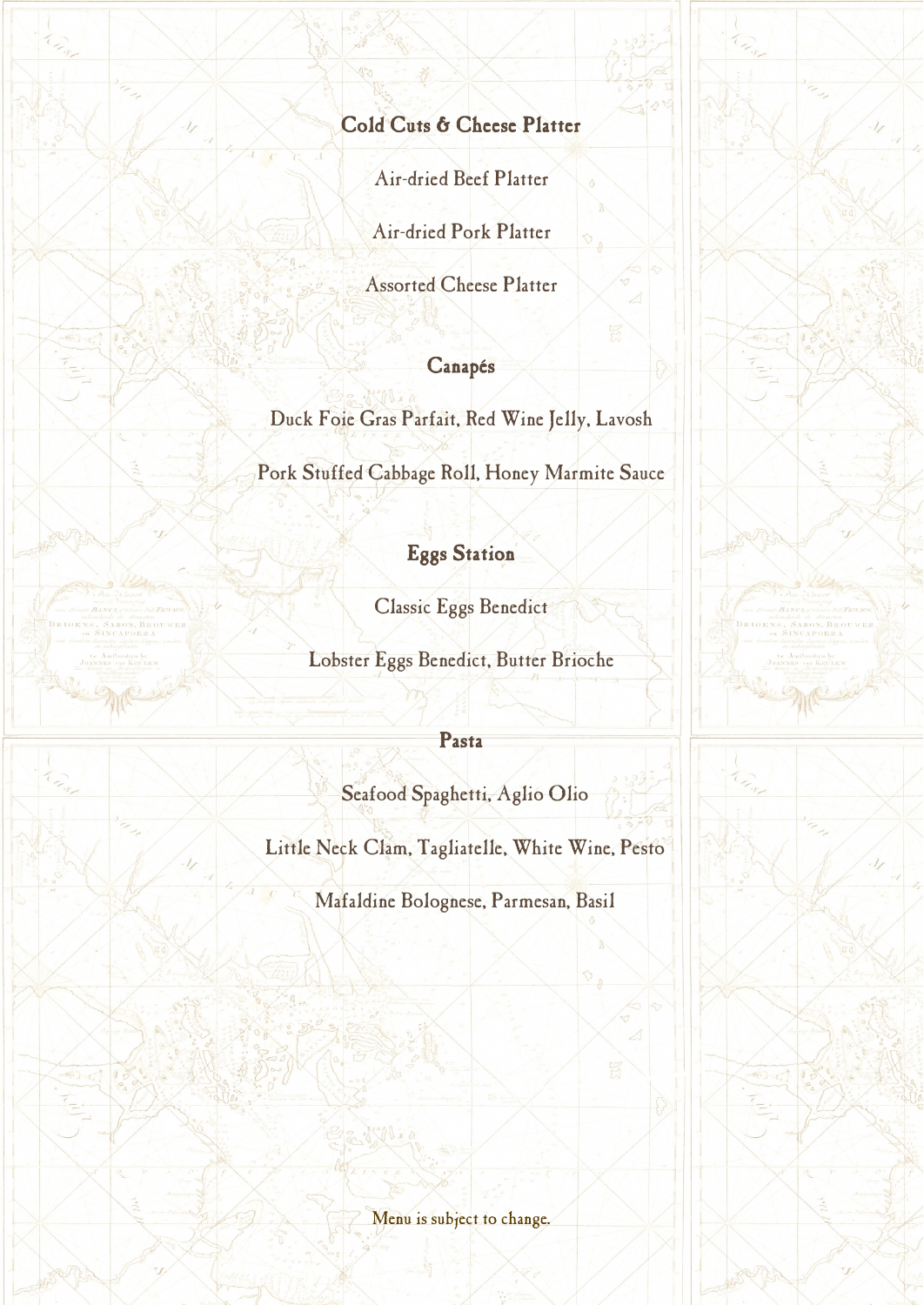# THE GRILL AND ROTISSERIE

Crustacean Bisque

Pan-seared Duck Foie Gras, Magret Duck Breast, Pedro Ximenez Sherry Sauce

A La Plancha Boston Lobster, Truffle Hollandaise Sauce

Pan-seared Onyx Beef Rib-eye, Yorkshire Pudding Pouch, Red Wine Jus, Onion Marmalade

Roasted Pork Porchetta, Sauerkraut, Plum Mustard Glaze

Salmon Wellington, Asparagus, Lemon-dill Beurre Blanc

Quail Au Jus, Truffle Lava Mashed Potato

# THE TANDOOR

 $\frac{1}{2}$ 

Farm Fowl Shawarma, Pita Bread

Butter Chicken, Charcoal Rice

Lamb Chop Balchao, Plain Naan

Coconut Prawn, Balchao Sauce

Seafood Galouti, Mint Raita

Dhaba Platter (Panchratna Dal, Vegetable Stew, Paneer, Capsicum, Spinach Pakora)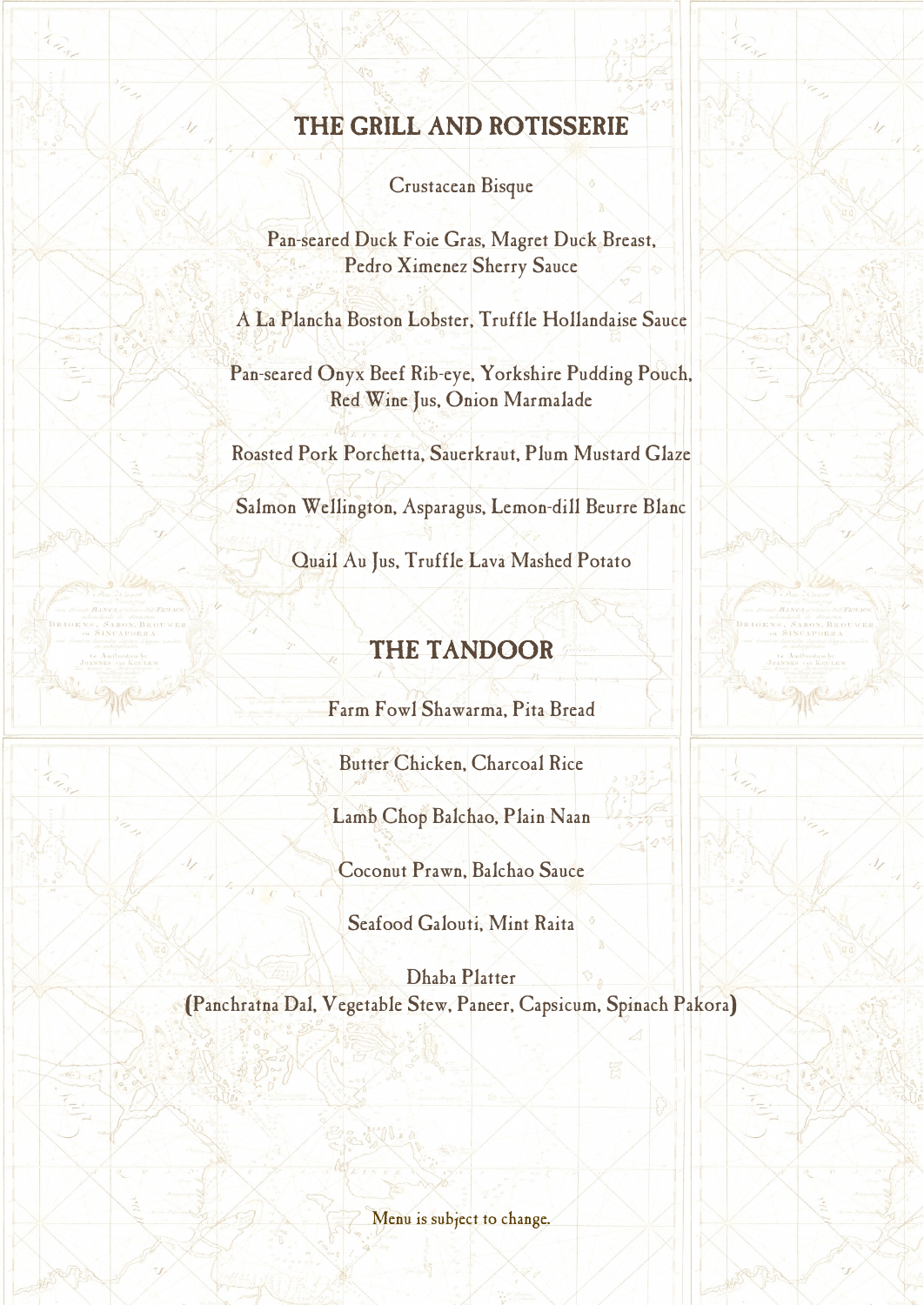# THE WOK

Superior Fish Bone Soup, Dried Scallop, Fish Maw, Abalone

Szechuan "Firecracker" Chicken

Baby Abalone, Bak Kwa Fried Rice, Sweet and Sour Kurobuta Pork

Steamed Tiger Grouper, Supreme Soy Sauce, Puffed Rice, Broccoli, Mushroom, King Top Shell, Fungus

Deep-fried Soft Shell Crab, Singapore Chilli Crab Sauce, Golden Man Tou

# Local Roast Meats

Chicken Rice

Roasted Duck

Crackling Pork Belly

Char Siew

Chicken Satay Peanut Sauce, Steamed Rice Cake, Cucumber, Onion

# Noodles

Colony Laksa, Homemade Lobster Ball

Braised Beef Brisket Noodles

Seafood Ramen, Prawn Soup, Shallot Oil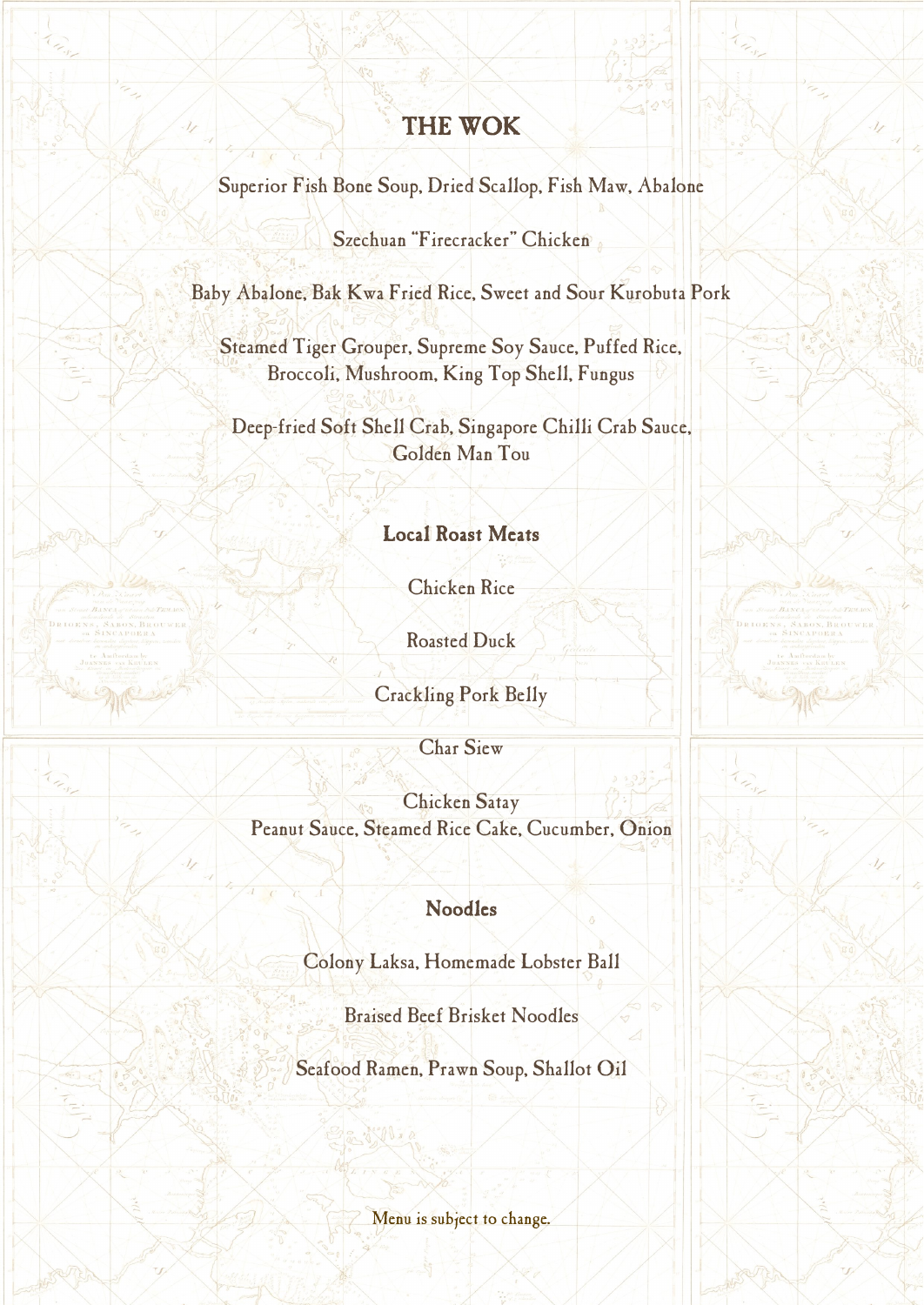# THE STEAM BASKET

Charcoal Har Kow

Scallop Dumping

Xiao Long Bao

Salted Egg "Mushroom" Bun

Black Sesame Bun

Bread Selection

Mini Baguette

Lavosh, Grissini Breadstick

# THE PATISSERIE

Mango Pudding, Mango Salsa, Bird's Nest

Chestnut Pot

Strawberry Jelly & Vanilla Shooter

Classic Tiramisu

Pandan Gula Melaka Delight

Raspberry Green Tea Tart

Lychee Rose

Red Bean, Coconut Crumble

Macaron, Chocolate Praline, Miniature Tartlet